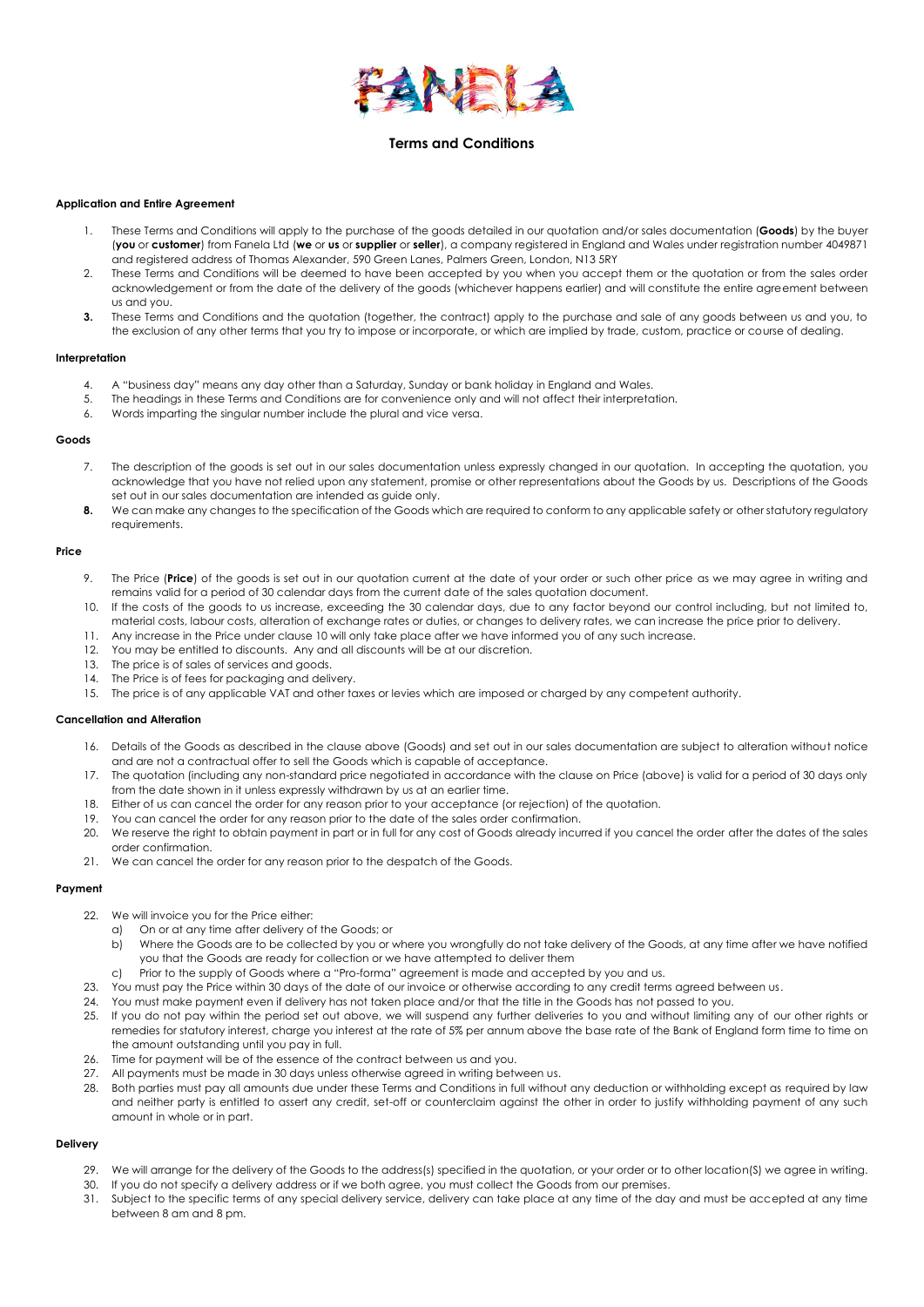- 32. If you do not take delivery of the Goods we may, at our discretion and without prejudice to any other rights:
	- a) Store or arrange for the storage of the Goods and will charge you for all associated costs and expenses including, but not limited to, transportation, storage and insurance; and/or
	- b) Make arrangements for the re-delivery of the Goods and will charge you for the costs of such redelivery; and/or
- c) after 20 business days, resell or otherwise dispose of part or all of the Goods and charge you for any shortfall below the price of the Goods. 33. If redelivery is not possible as set out above, you must collect the Goods from our premises and will be notified of this. We can charge you for all associated costs including, but not limited to, storage and insurance.
- 34. We will endeavour to meet all initial agreed delivery dates confirmed in the sales order confirmation. However, we will not be liable for any delay in delivery of the Goods that is caused by a circumstance beyond our control or your failure to provide us with adequate delivery instructions or any other instructions that are relevant to the supply of the Goods.
- 35. We will not be liable for any delay in delivery where you have failed to approve any artwork within any agreed timescale or by said required date as stated by us.
- 36. We can deliver the Goods by instalments, which will be invoiced and paid for separately. Each instalment is a separate contract. Any delay in delivery or defect in an instalment will not entitle you to cancel any other instalment.

# **Inspection and acceptance of Goods**

- 37. You or the customer or your nominated person of delivery, as agreed by you in the sales documentation must inspect the Goods on delivery or collection.
- 38. If you identify any damages or shortages, you must inform us in writing within 7 days of delivery, providing details.
- 39. Other than by agreement, we will only accept returned Goods if we are satisfied that those Goods are defective and if required, have carried out an inspection.
- 40. Subject to your compliance with this clause and/or our agreement you may return the Goods and we will, as appropriate, repair, or replace, or refund the Goods or part of therein.
- 41. We will be under no liability or further obligation in relation to the Goods if:
	- a) You fail to provide notice set above; and/or
	- b) You make any further use of such Goods after giving notice under clause 38; and/or
	- c) The defect arises from not following the agreed care instructions detailed on or accompanied with the Goods.
	- d) The defect arises because you did not follow our verbal or written instructions about the storage, commissioning, installation, use and maintenance of the Goods; and or
	- e) The defect arises from normal wear and tear of the Goods; and/or
	- f) The defect arises from misuse or alterations of the Goods, negligence, wilful damage or any other act by you, your employees or agents or third parties.
- 42. Your bear the risk and cost of returning the Goods to us.
- 43. Acceptance of the goods will be deemed to be upon inspection of them by you and in any event within 7 days after delivery.

#### **Risk and title**

- 44. The risk in the Goods will pass to you on completion of delivery.
- 45. Title to the Goods will not pass to you until we have received payment in full (in cash or cleared funds) for; (a) the Goods and/or (b) any other Goods or services that we have supplied to you in respect of which payment has become due.
- 46. Until title to the Goods has passed to you, you must (a) hold the Goods on a fiduciary basis as our bailee; and/or (b) store the goods separately and not remove, deface or obscure any identifying mark or packaging on or relating to the Goods; and/or (c) keep the Goods in satisfactory condition and keep them insured against all risks.
- 47. As long as the Goods have not been resold, or irreversibly incorporated into another product, or have been branded or marketed in any way, and without limiting any other right or remedy we may have, we can at any time ask you to deliver up the goods, and if you fail to do so promptly, we reserve the right to seek lawful remedies to recover the Goods sold.

### **Termination**

- 48. We can terminate the sale of Goods under the contract where:
	- a) You commit a material breach of your obligations under these Terms and Conditions.
	- b) You, or the customer, are or become or, in our reasonable opinion, are about to become the subject of a bankruptcy order or take advantage of any other statutory provision for the relief of insolvent debtors.
	- c) You, or the customer, enter into a voluntary arrangement under Part 1 of the Insolvency Act 1986, or any other scheme or arrangement is made with your creditors; or
	- d) You convene any meeting of your creditors, enter into voluntary or compulsory liquidation, have a receiver, administrator, manager administrator or administrative receiver appointed in respect of your assets or undertakings or any part thereof, any documents are filed with the court for the appointment of an administrator, notice of intention to appoint an administrator is given by you or any of your directors or by a qualifying floating charge holder (as defined in paragraph 14 of Schedule B1 of the Insolvency Act 1986), a resolution is passed or petition presented to any court for the winding up of any of your affairs or for the granting of an administration order, or any proceedings are commenced relating to your insolvency or possible insolvency.

# **Limitation of liability**

- 49. Our liability under the Contract, and in breach of statutory duty, and in tort, misrepresentation or otherwise will be limited to this section.
- 50. Subject to the clauses above on **Inspection and Acceptance** and **Risk and Title**, all warranties, conditions or other terms implied by statute or
- common law (save for those implied by Section 12 of the Sales of Goods Act 1979) are excluded to the fullest extent permitted by law. 51. If we do not deliver the Goods, our liability is limited, subject to the clause below, to the costs and expense incurred by you in obtaining
- replacement goods of similar description and quality in the cheapest market available, less the price of the Goods. 52. Our total liability will not, in any circumstances, exceed the total amount of the Price payable by you.
- 53. We will not be liable (whether caused by our employees, agents or otherwise) in connection with the Goods, for:
	- a) Any indirect (including goods supplied by you), special or consequential loss, damage, costs or expenses: and/or
		- b) Any loss of profits; loss of anticipated profits; loss of business; loss of data; loss of reputation or goodwill; business interruption; or, other third party claims; and/or
		- c) Any failure to perform any of our obligations if such delay or failure is due to any case beyond our reasonable control; and/or
		- d) Any losses caused directly or indirectly by any failure or breach by you in relation to your obligations; and/or
		- e) Any loss relating to the choice of the Goods and how they will meet your purpose or use by you of the Goods supplied.
- 54. The exclusions of liability contained within this clause will not exclude or limit our liability for death or personal injury caused by our negligence; or for any matter for which it would be illegal for us to exclude or limit our liability; and for fraud or fraudulent misrepresentation.